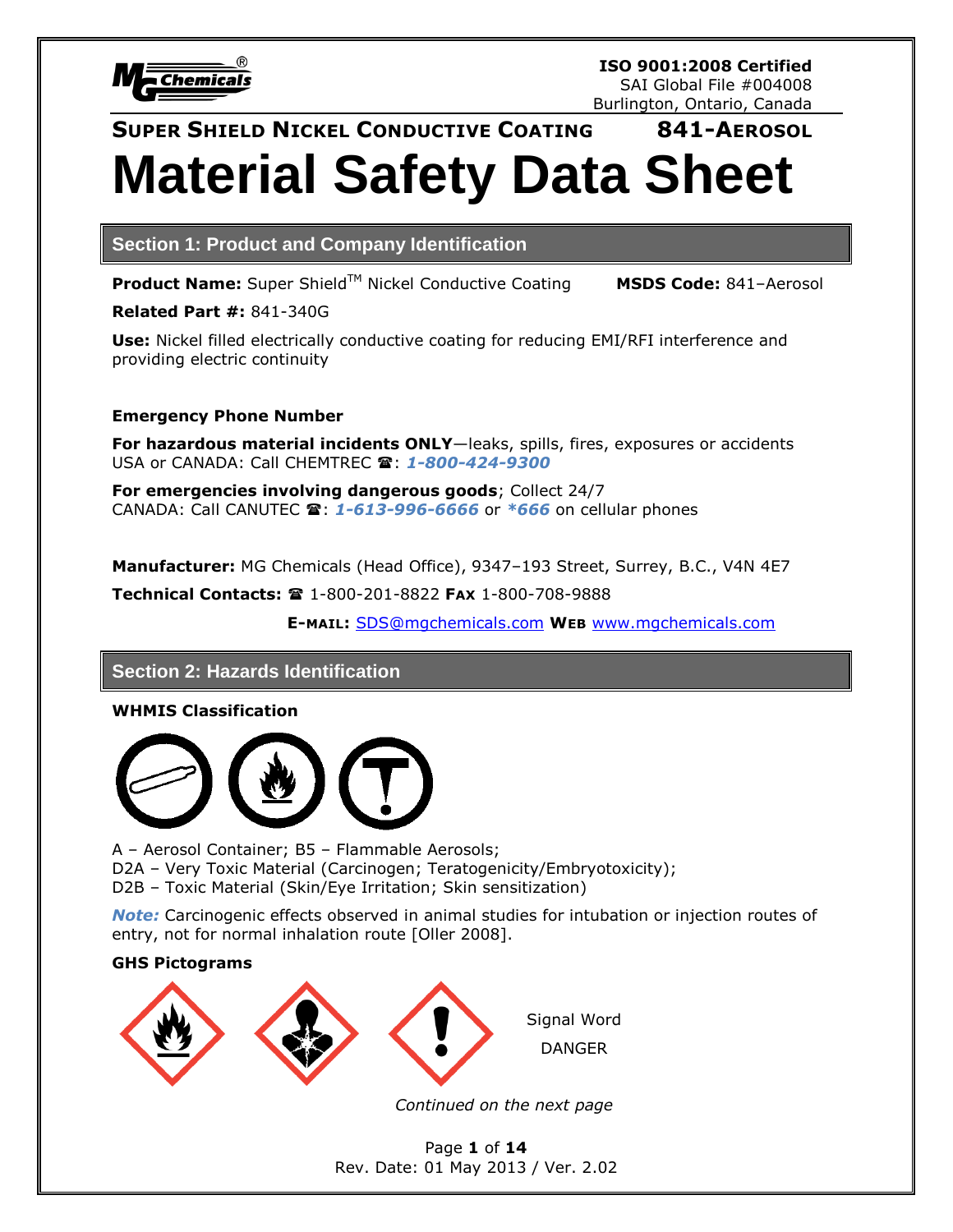

SAI Global File #004008 Burlington, Ontario, Canada

# **SUPER SHIELD NICKEL CONDUCTIVE COATING 841-AEROSOL**

### **GHS Categories**

| <b>Criteria</b>                |                          | Category      | <b>Signal</b><br>Word | Symbol      |
|--------------------------------|--------------------------|---------------|-----------------------|-------------|
| Flammable Aerosol              |                          | $\mathcal{P}$ | Danger                | Flame       |
| Specific Target Organ Toxicity | Repeated Exposure        | 1,2           | Danger                | Exclamation |
| Eye Irritation                 |                          |               | Warning               | Exclamation |
| Sensitization                  | Skin sensitizer          |               | Warning               | Exclamation |
| Carcinogenicity                |                          | 2             | Warning               | Health      |
| Reproductive Toxicity          |                          | 2             | Warning               | Health      |
| Specific Target Organ Toxicity | Single Exposure          | 3             | Warning               | Health      |
| Skin Irritation                |                          | 3             | Warning               |             |
| <b>Acute Toxicity</b>          | Oral <sup>a)</sup>       | 5             | Warning               |             |
| <b>Acute Toxicity</b>          | Inhalation <sup>a)</sup> | 5             | Warning               |             |
| <b>Environmental Hazard</b>    | Acute Aqua. Tox.         | 3             |                       |             |
| Environmental Hazard           | Chronic Aqua. Tox.       | 3             |                       |             |
|                                |                          |               |                       |             |

a) Base on mixture acute toxicity estimate (ATE)

| <b>HEALTH:</b>              | 2 |
|-----------------------------|---|
| <b>FLAMMABILITY:</b>        | з |
| <b>PHYSICAL HAZARD:</b>     | п |
| <b>PERSONAL PROTECTION:</b> |   |



*Approximate HMIS and NFPA Risk Ratings Legend*: 0 (Low or none); 1 (Slight); 2 (Moderate); 3 (Serious); 4 (Severe)

### **Physical Hazards**

*GHS Code: Hazard Statement* H223: Flammable aerosol

H229: Pressurized container: may burst if heated

### **Health Hazards**

*GHS Code: Hazard Statement*

H319: Causes serious eye irritation

H372: Can damage lungs through prolonged or repeated exposure

H373: May cause damage to central nervous system through prolonged or repeated exposure

H317: May cause allergic skin reaction

H351: Suspected of causing cancer

*Continued on the next page*

Page **2** of **14** Rev. Date: 01 May 2013 / Ver. 2.02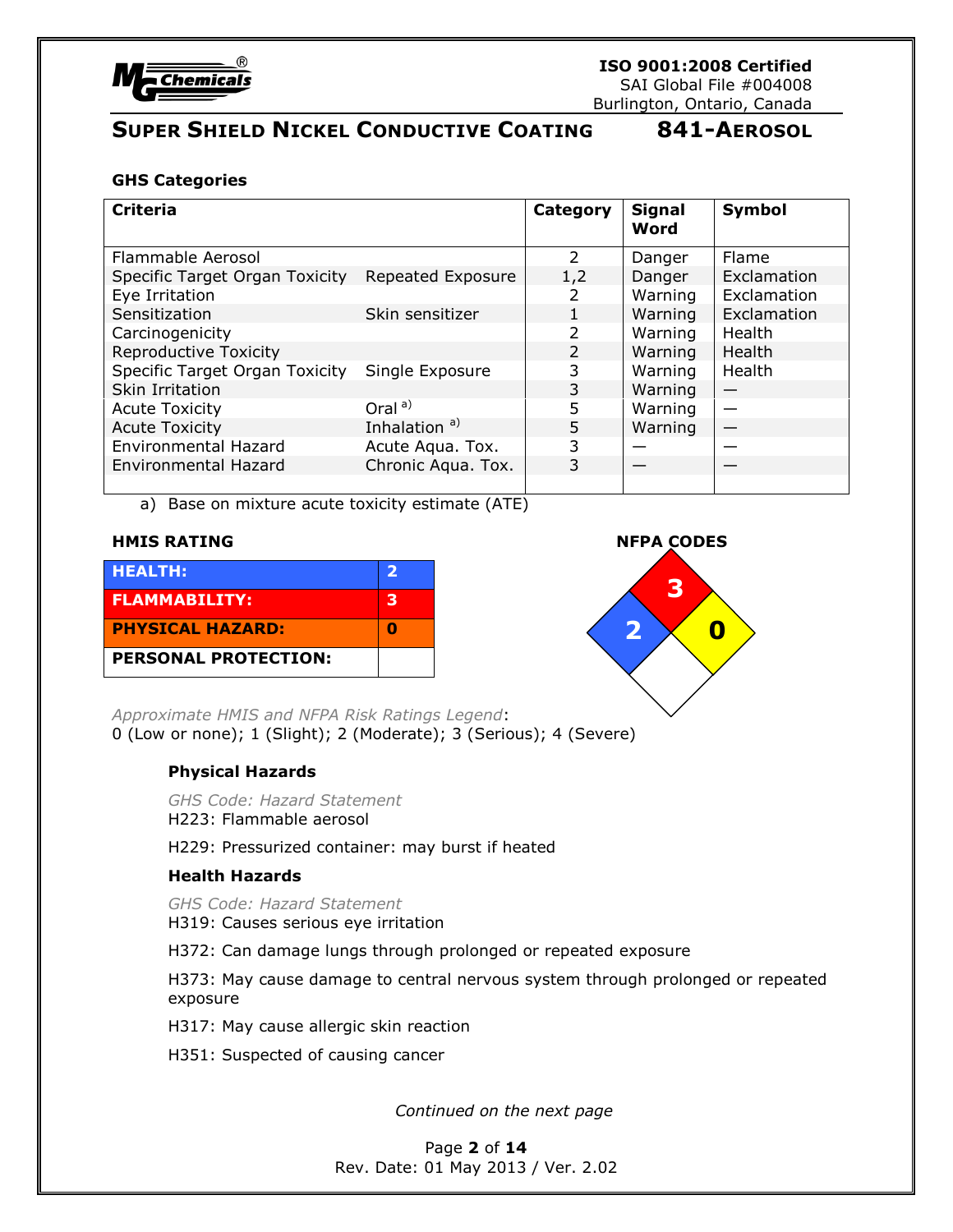

**ISO 9001:2008 Certified** SAI Global File #004008

Burlington, Ontario, Canada

# **SUPER SHIELD NICKEL CONDUCTIVE COATING 841-AEROSOL**

- H361: Suspected of damaging fertility or the unborn child
- H336: May cause drowsiness and dizziness
- H316: Causes mild skin irritation
- H335: May cause respiratory irritation
- H303 + H333: May be harmful if swallowed or inhaled
- **Eyes** Causes severe eye irritation if splashed in eyes or exposed to vapors. May also cause eye redness or pain. The coating contains mechanically abrasive particles.
- **Skin** May cause mild to moderate skin irritation and skin allergies.
- **Inhalation** May cause nose, throat and lung irritation. Inhalation of mist may cause irritation to the upper respiratory tract.
- **Ingestion** *Not a likely route of exposure.* Harmful if swallowed. It is a central nervous system depressant. It may cause irritation and burning sensation.
- **Chronic** Prolonged and repeated exposure to the solvents used may cause dermatitis, defatting of the skin, adverse central nervous systems effects. Extreme doses can cause bladder, liver, and kidney damage.

Inhalation of mist containing nickel particles of less than 0.1 mm may cause chronic inflammation, lung fibrosis, and accumulation of the nickel particles. Nickel is classified as a suspect carcinogen based on animal intratracheal instillation (intubation) or interperitoneal (in body cavity) injection studies. A reliable 2008 study by Oller *et al.* shows no carcinogenicity for the nickel metal via normal inhalation route.

Ingestion of this paint material or inhalation of its mist or vapors during pregnancy may increase the chances of fetal death and of developmental defects.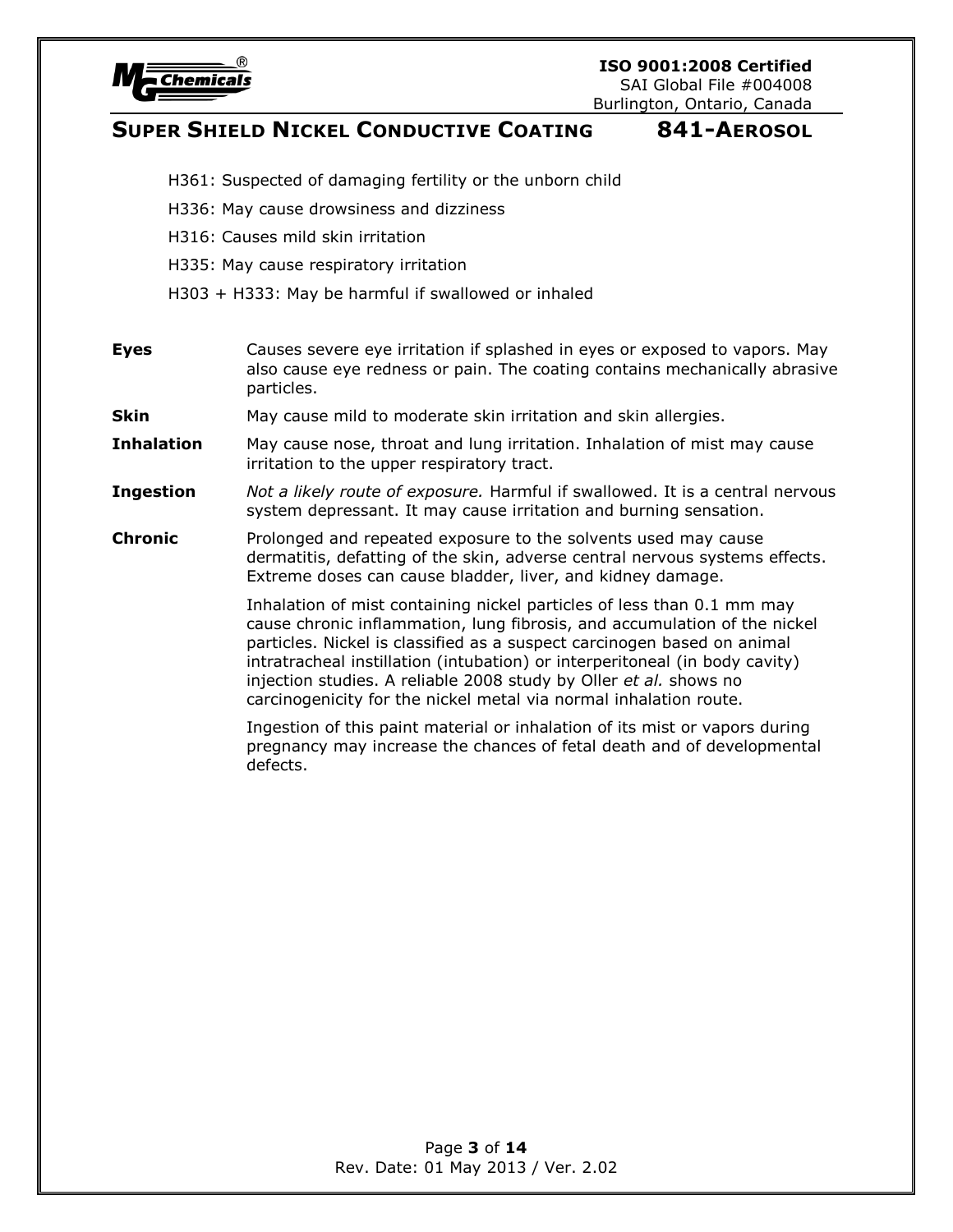

### **Section 3: Hazardous Ingredients**

| CAS#           | <b>Chemical Name</b>                | Wt%          | <b>ACGIH</b><br><b>TWA</b>     | <b>OSHA PEL</b>          | <b>STEL</b>           |
|----------------|-------------------------------------|--------------|--------------------------------|--------------------------|-----------------------|
| 811-97-2       | $1, 1, 1, 2$ -<br>tetrafluoroethane | 30-60%       | [1000]<br>$ppm]$ <sup>a)</sup> | N/E                      | N/E                   |
| 7440-02-0      | nickel                              | $10 - 30%$   | 1.5 mg/m <sup>3</sup>          | 1.0 mg/m <sup>3 b)</sup> | N/E                   |
| $67 - 64 - 1$  | 2-propanone                         | $10 - 30%$   | 500 ppm                        | 1000 ppm                 | 750 ppm $\frac{c}{c}$ |
| 108-88-3       | toluene                             | $3 - 7%$     | 20 ppm                         | 200 ppm                  | 150 ppm $^{d)}$       |
| $110-19-0$     | isobutyl acetate                    | $1 - 5%$     | N/E                            | N/E                      | N/E                   |
| $110 - 43 - 0$ | 2-heptanone                         | $1 - 5%$     | N/E                            | N/E                      | N/E                   |
| $64 - 17 - 5$  | ethanol                             | $0.5 - 1.5%$ | 1000 ppm                       | 1000 ppm                 | N/E                   |
| 141-78-6       | ethyl acetate                       | $0.1 - 1%$   | 400 ppm                        | N/E                      | N/E                   |
|                |                                     |              |                                |                          |                       |

*Note:* Limits from by RTECS database of the Canadian Centre for Occupational Health and Safety (CCOHS). Data from suppliers' MSDS were also consulted.

- a) MG Chemicals established limit corresponding to prevalent international value; no established limit by ACGIH.
- b) Limit presented is for dust or mist
- c) ACGIH STEL
- d) NIOSH STEL; Vacated (retracted) OSHA STEL of 150 ppm; International standard STEL range 100 ppm to 300 ppm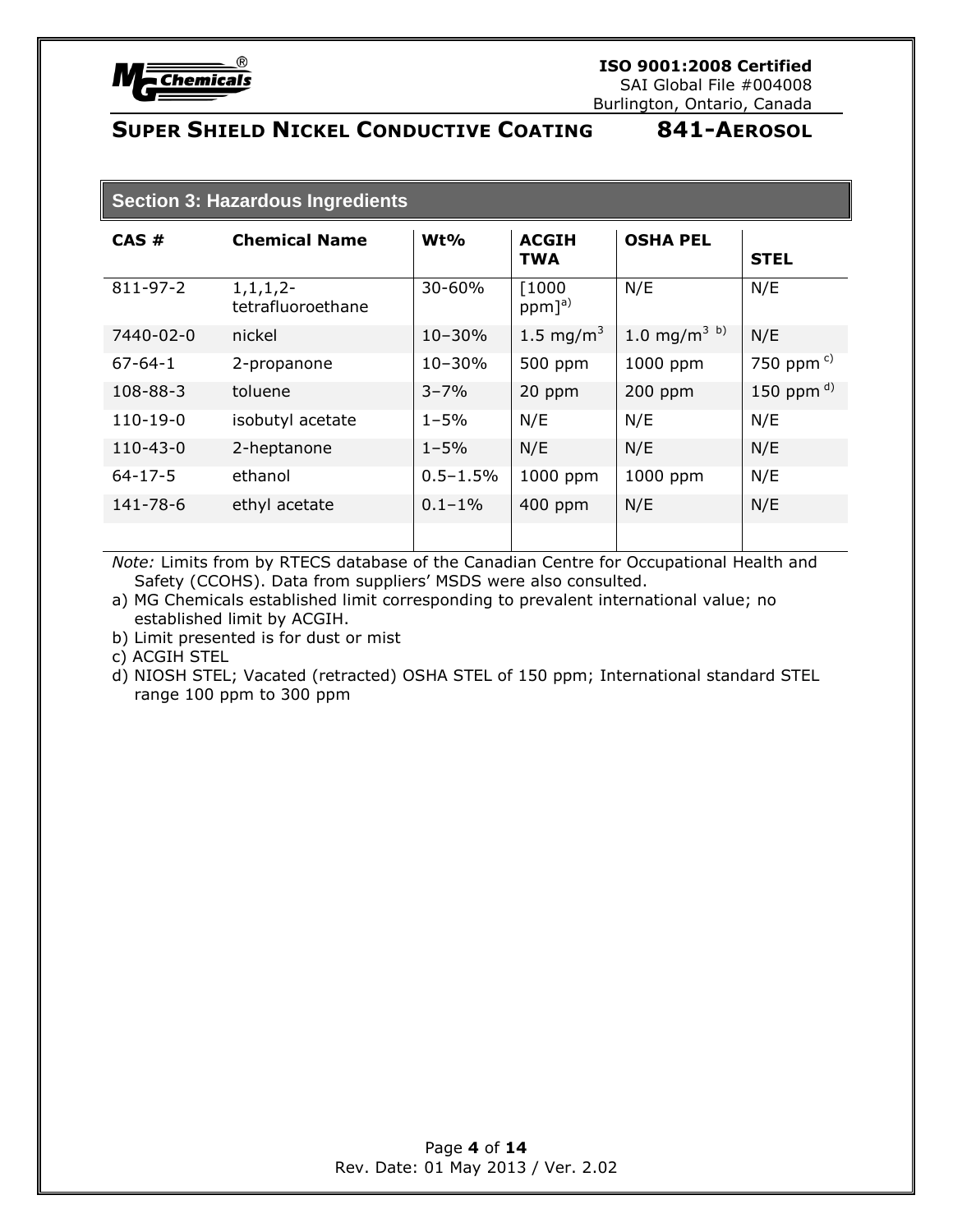

SAI Global File #004008 Burlington, Ontario, Canada

# **SUPER SHIELD NICKEL CONDUCTIVE COATING 841-AEROSOL**

| <b>Section 4: First Aid Measures</b>   |                                                                                                                                        |  |
|----------------------------------------|----------------------------------------------------------------------------------------------------------------------------------------|--|
| <b>Exposure Condition</b>              | <b>GHS Code: Precautionary Statement</b>                                                                                               |  |
| <b>IF INHALED</b>                      | P304                                                                                                                                   |  |
| <b>Symptoms</b>                        | Immediate: dizziness, drowsiness, headaches, nausea, cough,<br>blurred vision, fatigue                                                 |  |
| <b>Response</b>                        | P340: Remove person to fresh air (out of the contaminated<br>zone) and keep comfortable for breathing.                                 |  |
| If feeling unwell                      | P312: Call a POISON CENTRE/doctor                                                                                                      |  |
| If exposed or<br>concerned             | P313: Get medical advice.                                                                                                              |  |
| IF IN EYES                             | P305                                                                                                                                   |  |
| <b>Symptoms</b>                        | Immediate: irritation, redness, pain, blurred vision                                                                                   |  |
| <b>Response</b>                        | P351: Rinse cautiously with water for several minutes.<br>P338: Remove contact lenses, if present and easy to do.<br>Continue rinsing. |  |
| If eye irritation<br>persists          | P313: Get medical attention.                                                                                                           |  |
| <b>IF ON SKIN</b>                      | P302                                                                                                                                   |  |
| <b>Symptoms</b>                        | Immediate: irritation, pain, redness;<br>Delayed: dry skin, rash                                                                       |  |
| <b>Response</b>                        | P362+ P364: Take off contaminated clothing and wash it before<br>reuse.<br>P352: Wash with plenty of water.                            |  |
| If skin irritation or<br>rash persists | P313: Get medical attention.                                                                                                           |  |
| <b>IF SWALLOWED</b>                    | P301 (Not a likely route of exposure under normal use)                                                                                 |  |
| <b>Symptoms</b>                        | Immediate: nausea, vomiting, abdominal cramps, irritation,<br>burning sensation, or dizziness                                          |  |
| <b>Response</b>                        | P312: Call a POISON CENTRE/doctor if you feel unwell.<br>P330: Rinse mouth.<br>P331: Do NOT induce vomiting.                           |  |
| If exposed or<br>concerned             | P313: Get medical advice.                                                                                                              |  |

*Note:* GHS codes and corresponding precaution statements are used when available.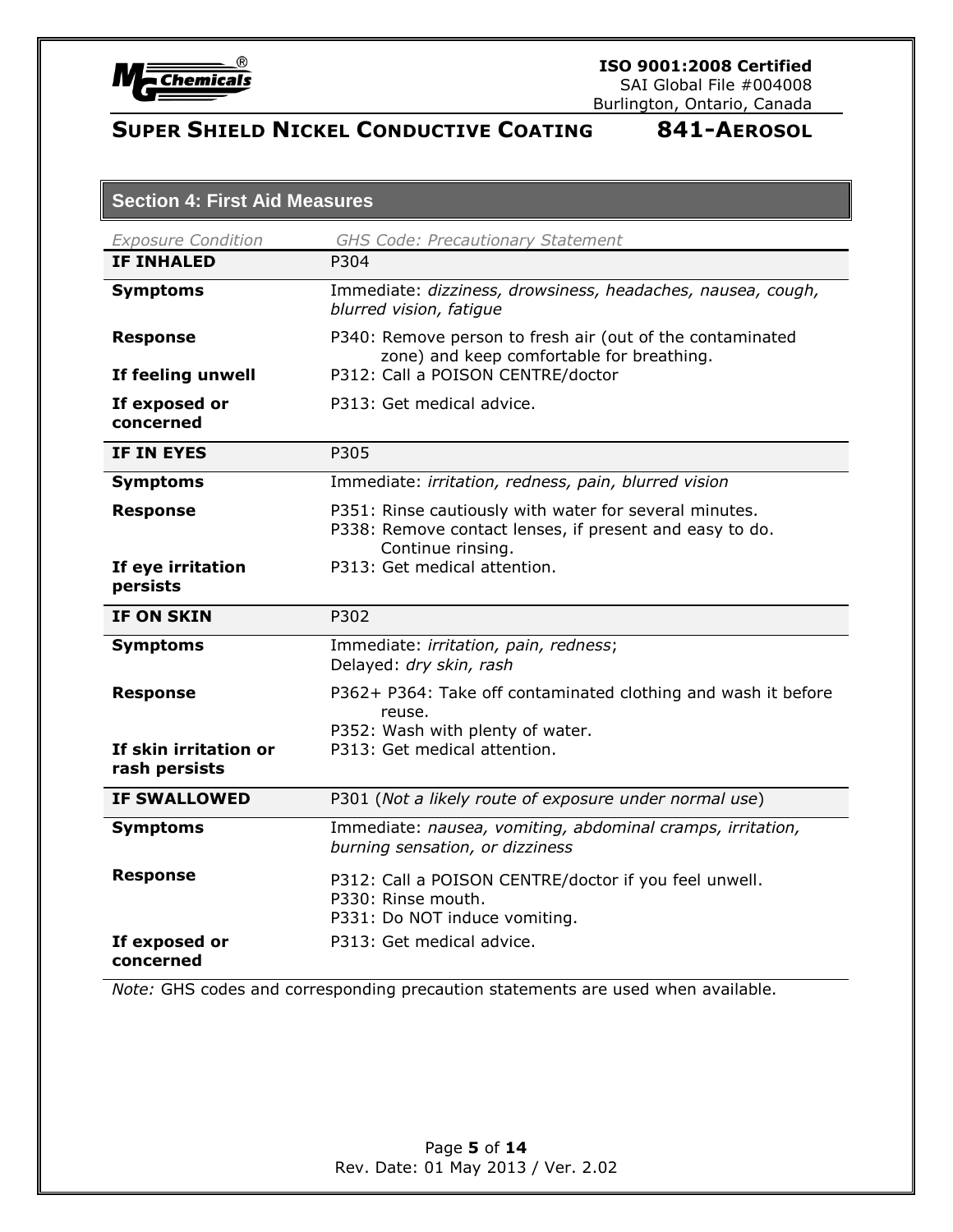

SAI Global File #004008 Burlington, Ontario, Canada

# **SUPER SHIELD NICKEL CONDUCTIVE COATING 841-AEROSOL**

| <b>Section 5: Fire Fighting Measures</b>                                      |                                                                                                                                                                                 |                       |                               |           |
|-------------------------------------------------------------------------------|---------------------------------------------------------------------------------------------------------------------------------------------------------------------------------|-----------------------|-------------------------------|-----------|
| <b>Autoignition</b><br>$\geq$ 363 °C<br>Temperature <sup>a)</sup><br>[685 °F] | Flash Point <sup>b)</sup>                                                                                                                                                       | -18 °C<br>$[-0.4 °F]$ | LFL $[LEL]^{c)}$<br>UFL [UEL] | 2%<br>12% |
| In case of fire                                                               | P370                                                                                                                                                                            |                       |                               |           |
| <b>Response</b>                                                               | P378: Use dry chemical, carbon dioxide, or chemical foam to<br>extinguish.                                                                                                      |                       |                               |           |
| <b>Combustion Products</b>                                                    | Produces CO, $CO2$ , nitrous oxides, nickel oxides, and smoke.<br>May produce a very toxic nickel carbonyl gas in presence of CO.                                               |                       |                               |           |
| <b>Fire-Fighter</b>                                                           | Wear self-contained breathing apparatus for fire fighting                                                                                                                       |                       |                               |           |
| <b>General Information</b>                                                    | Will burn if involved in a fire. Pressurized container may explode<br>if heated in fire. Vapors are heavier than air, and may travel to<br>sources of ignition near the ground. |                       |                               |           |

*Note:* The GHS codes and the GHS precaution statements are used. The format is *GHS Codes: Statements*.

- a) Values based on ethanol, which is the component with the lowest autoignition value.
- b) Lower bound FP estimate is based on the closed cup value for the acetone component.
- c) LFL = Lower Flammability [or Explosion] Limit (in volume %);
	- UFL = Upper Flammability [or Explosion] Limit (in volume %)

### **Section 6: Accidental Release Measures**

**Personal Protection:** See Section 8. Avoid breathing fume/mist/vapors.

**Containment** Remove all sources of ignition.

**Cleaning** Collect liquid in a sealable, solvent-resistant container. Sprinkle inert absorbent compound onto spill, then sweep into the container. Wipe up further residue with paper towel and place in container. Wash spill area with soap and water to remove the last traces of residue.

**RECOMMENDATION:** A metal container is suggested.

**Disposal** Dispose of spill waste according to Section 13.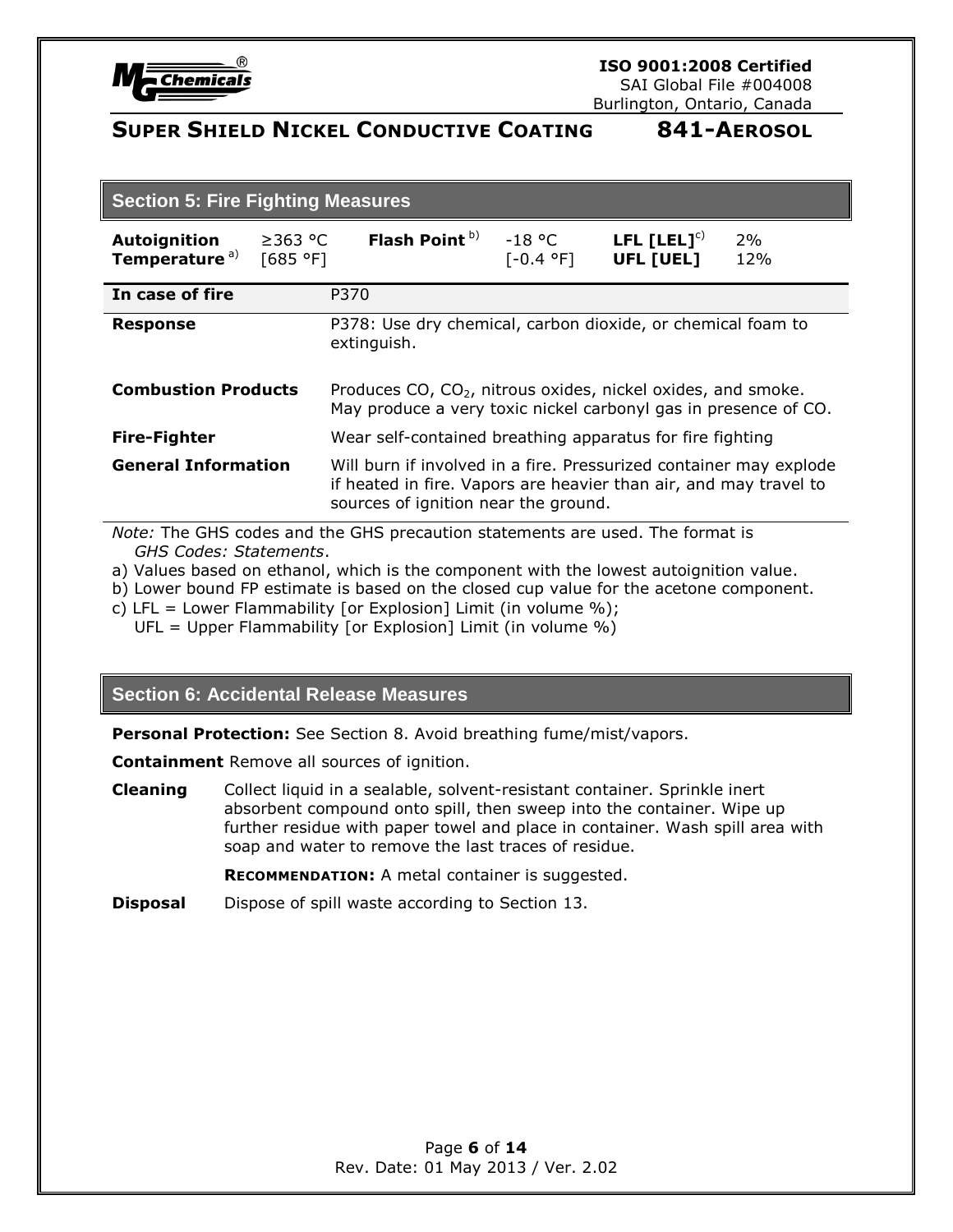

### **Section 7: Handling and Storage**

| <b>Prevention</b> P202: Do not handle until all safety precautions have been read and |
|---------------------------------------------------------------------------------------|
| understood.                                                                           |

P210: Keep away from heat/sparks/open flames/hot surfaces. No smoking.

P261 + P271 + P284: Avoid breathing mist/vapors. Use only outdoors or in well ventilated area. In cases of inadequate ventilation wear respiratory protection.

P270: Do not eat, drink, or smoke when using this product.

**Handling** P280: Wear protective gloves/clothing/eye protection.

P242 + P243: Use non-sparking tools. Take precautionary measures against static discharge.

P264: Wash hands thoroughly after handling.

**Storage** P411+ P403 + P235: Store at temperatures not exceeding 40 °C [104 °F] Protect from sunlight. Store in a well-ventilated area.

> **RECOMMENDATION :** Store in dry area. Do NOT store at temperatures below or equal to -26.5 °C  $[-15.7 \text{ °F}]$  since this may crush and damage the container.

### **Section 8: Exposure Controls/Personal Protection**

### **Routes of Entry**

Eyes, ingestion, inhalation, and skin

### **Engineering Controls**

**Ventilation** Keep airborne concentrations below exposure limits given in Section 3.

> **RECOMMENDATION:** Respect the time weighted average of 20 ppm for toluene.

### **Personal Protective Equipment**

**Eye protection** Wear appropriate protective eyeglasses or chemical safety goggles.

> **RECOMMENDATION:** Use safety glasses with lateral protection (side shields).

> > *Continued on the next page*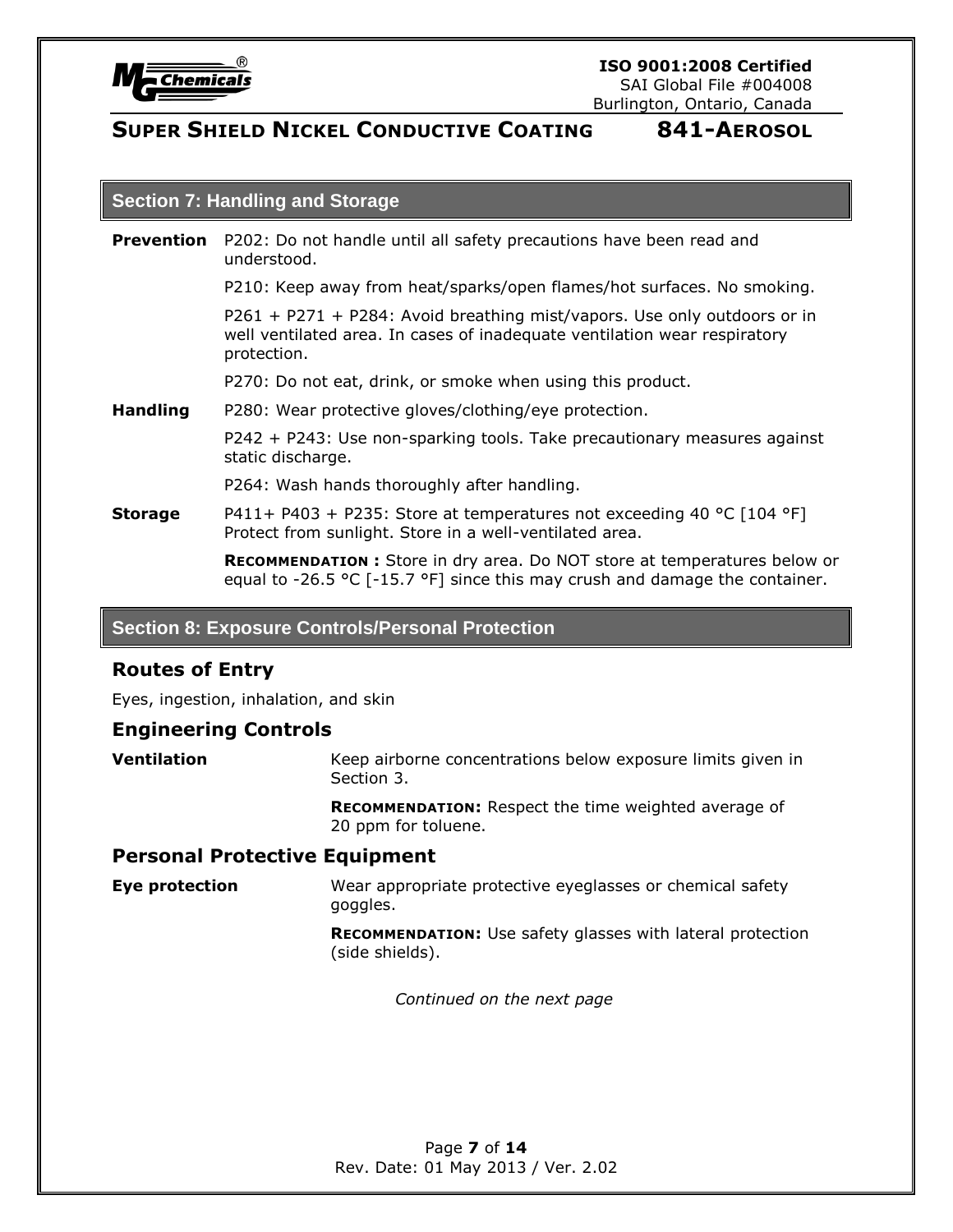

| <b>Skin Protection</b>        | Wear appropriate protective clothing to prevent skin contact.                                                                                                                                                                                                                                                                                      |  |
|-------------------------------|----------------------------------------------------------------------------------------------------------------------------------------------------------------------------------------------------------------------------------------------------------------------------------------------------------------------------------------------------|--|
|                               | <b>RECOMMENDATION:</b> Use of protective gloves in butyl rubber,<br>latex, neoprene, or other chemically resistant gloves.                                                                                                                                                                                                                         |  |
| <b>Respiratory Protection</b> | If the exposure limits are exceeded or exposed to mist, wear<br>respirator such as a half-mask respirator.                                                                                                                                                                                                                                         |  |
|                               | <b>RECOMMENDATION:</b> Consult your local safety supply store to<br>ensure your respirator has filter cartridges appropriate for the<br>ingredients listed in section 3 of this MSDS, and that the<br>respirator is fitted to the employee by a professional. Ensure<br>vapor cartridges are stored in sealed plastic bags when not<br>being used. |  |

### **General Hygiene Considerations**

Wash hands thoroughly with water and soap after handling.

| <b>Section 9: Physical and Chemical Properties</b> |                           |                                                    |                                    |                                 |                           |
|----------------------------------------------------|---------------------------|----------------------------------------------------|------------------------------------|---------------------------------|---------------------------|
| <b>Physical State</b>                              | Liquid                    | Odor                                               | Benzene like,<br>sweetish          | Odor<br><b>Threshold</b>        | 2 ppm                     |
| <b>Appearance</b>                                  | Steel grey                | <b>Specific</b><br>Gravity                         | 1.24                               | <b>Freezing</b><br><b>Point</b> | <b>Not</b><br>established |
| <b>Boiling</b><br>Point <sup>a)</sup>              | ≥56 °C                    | <b>Vapor</b><br><b>Pressure</b><br>@ 21 °C b)      | 1.4 kPa<br>$[0.2 \text{ lb/in}^2]$ | <b>Evaporation</b><br>Rate      | fast                      |
| <b>Autoignition</b><br><b>Temperature</b><br>c)    | ≥363 °C<br>[685 °F]       | Flash Point <sup>a)</sup>                          | $-18$ °C<br>$[-0.4$ °F]            | <b>Vapor</b><br>Density $b)$    | $\geq$ 2<br>$(Air = 1)$   |
| Lower<br><b>Flammability</b><br>Limit $d$ )        | 2%                        | <b>Upper</b><br><b>Flammability</b><br>Limit $d$ ) | 12%                                | <b>Decompositi</b><br>on Temp.  | Not.<br>available         |
| <b>Viscosity</b>                                   | <b>Not</b><br>established | <b>Partition</b><br><b>Coefficient</b>             | <b>Not</b><br>established          | Solubility in<br>Water          | Partially<br>soluble      |
| рH                                                 | 7                         |                                                    |                                    |                                 |                           |

a) Values for closed cup flash point and other threshold is based on acetone.

b) Values estimated with literature values of volatile components and by Raoult's Law

c) Values for based on ethanol, which is the component with the lowest autoignition value

d) Lower and Upper Explosive Limits of mixture calculated using Le Chatelier principle and component LFL and UFL limits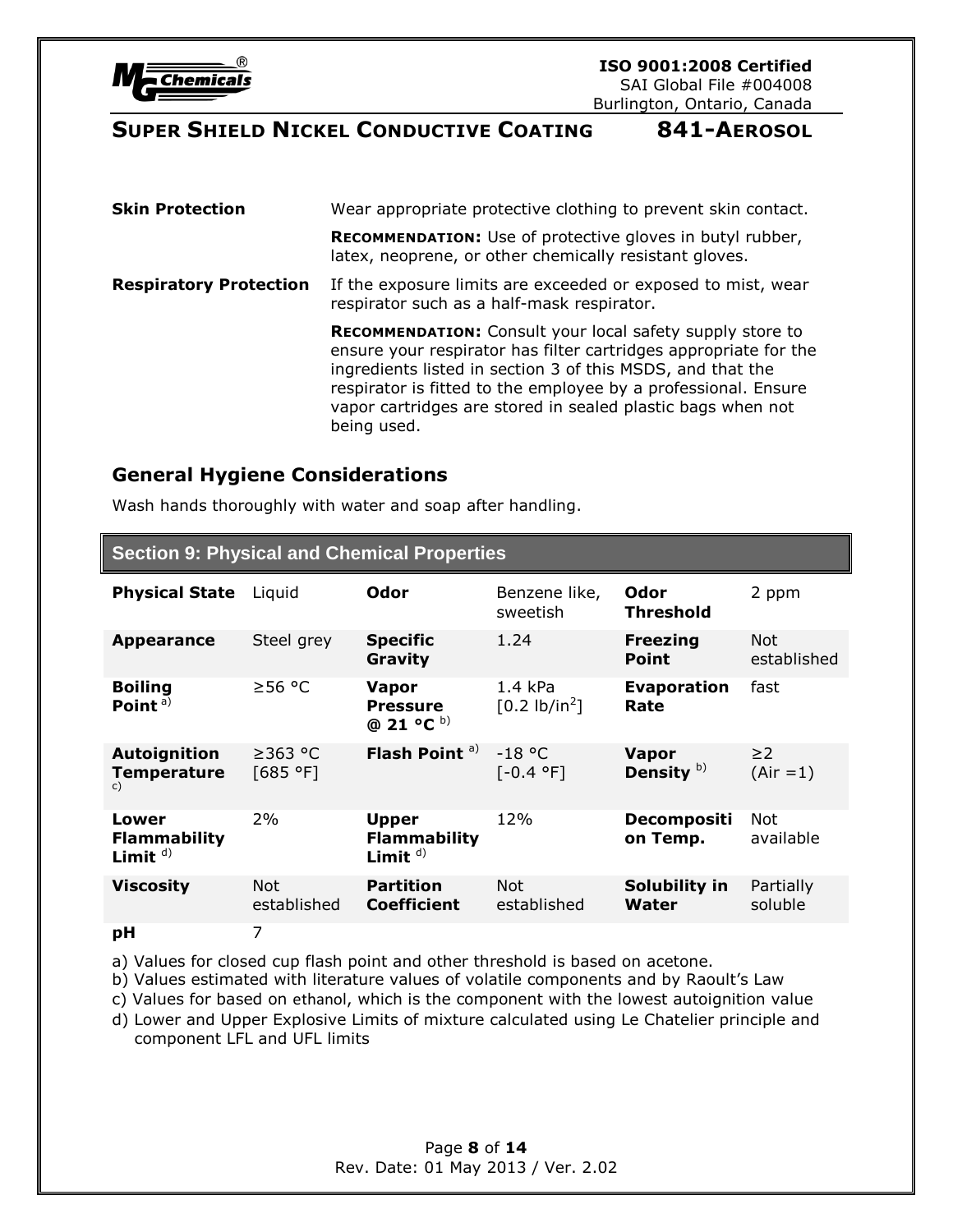

### **ISO 9001:2008 Certified**

SAI Global File #004008 Burlington, Ontario, Canada

# **SUPER SHIELD NICKEL CONDUCTIVE COATING 841-AEROSOL**

# **Section 10: Stability and Reactivity**

| <b>Stabilities</b>            | Chemically stable at normal temperatures and pressures                                                                   |  |  |
|-------------------------------|--------------------------------------------------------------------------------------------------------------------------|--|--|
| <b>Conditions to</b><br>Avoid | Temperatures greater than 40 °C, ignition sources, and incompatible<br>substances                                        |  |  |
| <b>Incompatibilities</b>      | Strong oxidizing agents, strong acids, strong bases, ammonium<br>nitrate, perchlorates, phosphorus, selenium, and sulfur |  |  |
| <b>Polymerization</b>         | Will not occur                                                                                                           |  |  |
| <b>Decomposition</b>          | Will not decompose under normal conditions. For thermal<br>decomposition, see combustion products in Section 5           |  |  |

# **Section 11: Toxicological Information**

| <b>Skin corrosion/irritation</b>                        | Skin irritant. Prolonged or repeated skin<br>contact may cause dermatitis                                                                           |
|---------------------------------------------------------|-----------------------------------------------------------------------------------------------------------------------------------------------------|
| Serious eye damage/irritation                           | Causes serious eye irritation and lesions.<br>Contains mechanically abrasive particles.                                                             |
| <b>Sensitization</b> (allergic reactions)               | Nickel may cause skin sensitization in<br>humans                                                                                                    |
| <b>Carcinogenicity</b> (risk of cancer)                 | Elemental Nickel [7440-02-0]                                                                                                                        |
|                                                         | IARC Group 2B: Possibly carcinogenic to<br>humans<br>ACGIH A5: Not suspected as human<br>carcinogen                                                 |
|                                                         | CA Prop 65: Listed as a carcinogen                                                                                                                  |
|                                                         | NTP: Reasonably anticipated to be a<br>human carcinogen                                                                                             |
| <b>Mutagenicity</b> (risk of heritable genetic effects) | Not known                                                                                                                                           |
| <b>Reproductive Toxicity</b> (risk to sex functions)    | Toluene studies on animals show<br>reproductive and developmental hazards<br>at high doses (TDLo $\geq$ 800 mg/m <sup>3</sup> by<br>inhalation and) |
| <b>Teratogenicity</b> (risk of fetus malformation)      | Harmful to unborn fetus in large doses                                                                                                              |
| <b>STOT-single exposure</b>                             | Inhalation of toluene may affect the<br>central nervous system                                                                                      |
| <b>STOT-repeated exposure</b>                           | Nickel particles can damage the longs.<br>Toluene may cause damage to organs<br>through prolonged or repeated exposure.<br>$\mathbf{r}$             |

*Continued on the next page*

Page **9** of **14** Rev. Date: 01 May 2013 / Ver. 2.02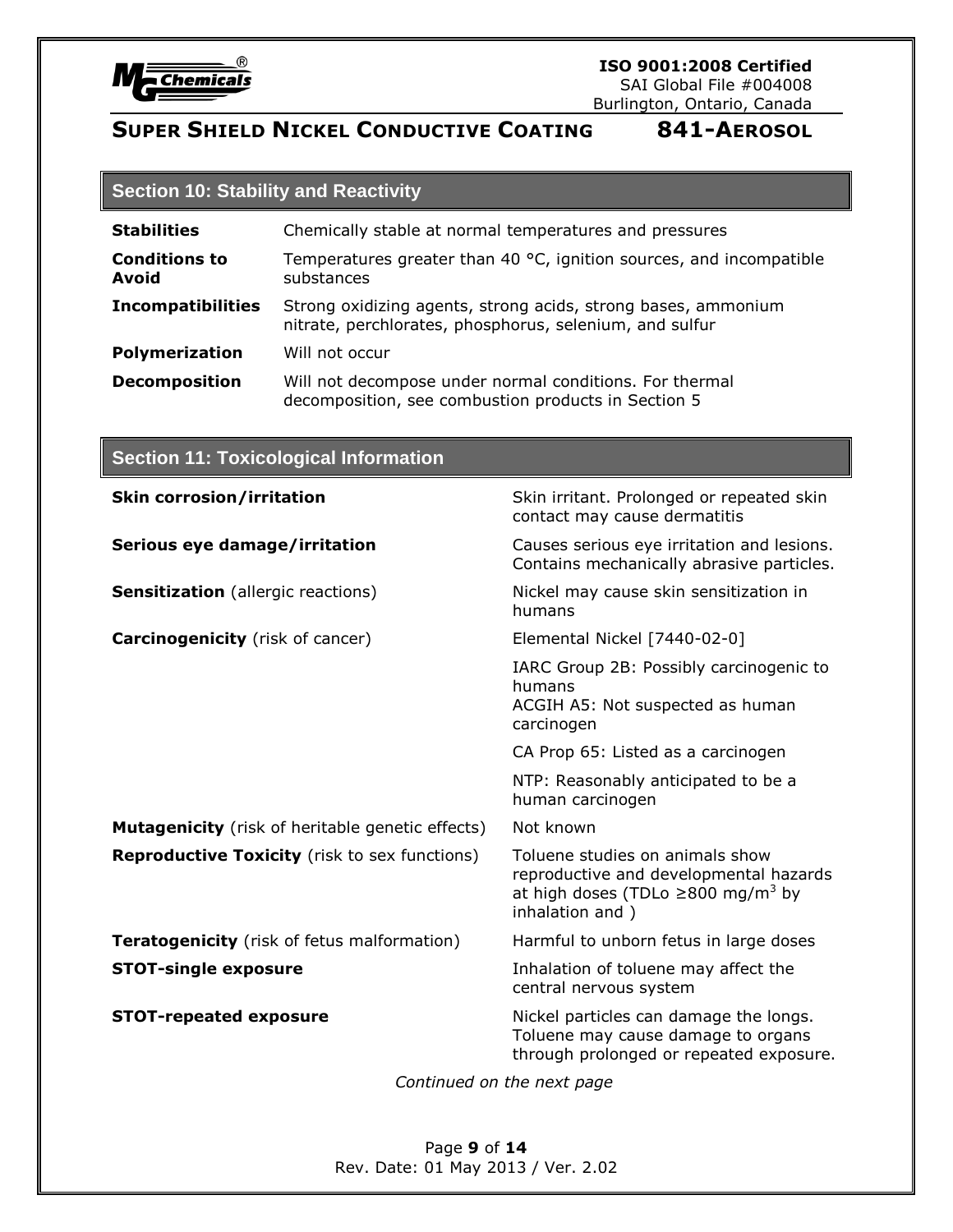

**ISO 9001:2008 Certified**

SAI Global File #004008 Burlington, Ontario, Canada

# **SUPER SHIELD NICKEL CONDUCTIVE COATING 841-AEROSOL**

**Aspiration hazard Category 1 components <10%;** therefore, it is not classified as aspiration hazard.

# **Acute Toxicity (Lethal Exposure Concentrations)**

| <b>Chemical Name</b>               | <b>LD50</b><br>oral                        | <b>LD50</b><br>dermal      | <b>LC50</b><br>inhalation         | <b>TCLo</b><br>inhalation <sup>a)</sup>   |
|------------------------------------|--------------------------------------------|----------------------------|-----------------------------------|-------------------------------------------|
| $1, 1, 1, 2-$<br>tetrafluoroethane | N/E                                        | N/E                        | 1,500 g/m <sup>3</sup><br>4 h Rat | N/E                                       |
| nickel                             | 5,000 mg/kg<br>Rat                         | N/E                        | N/E                               | 10 mg/m $3$<br>2 h Mouse                  |
| 2-propanone                        | 5,800 mg/kg<br>Rat                         | >9,400 µL/kg<br>Guinea pig | 44 g/m <sup>3</sup><br>4 h Rat    | 10 mg/m <sup>3</sup><br>6 h Human         |
|                                    | 5,340 mg/kg<br>Rabbit                      |                            | 50.1 $g/m^3$<br>8 h Rat           | 30 g/m <sup>3</sup><br>2 h Rat            |
| toluene                            | 636 mg/kg<br>Rat                           | 12,124 mg/kg<br>Rabbit     | 49 $g/m^3$<br>4h Rat              | 200 ppm<br>Human                          |
| isobutyl acetate                   | 13,400 mg/kg<br>Rat                        | >17,400 mg/kg<br>Rabbit    | N/E                               | 8,000 ppm<br>4h Rat LCLo <sup>b)</sup>    |
| 2-heptanone                        | 1,670 mg/kg<br>Rat<br>730 mg/kg<br>Mouse   | 12,600 µL/kg<br>Rabbit     | N/E                               | 7,000 mg/m <sup>3</sup><br>4 h Guinea pig |
| ethanol                            | 7,060 mg/kg<br>Rat                         | N/E                        | 20,000 ppm<br>10 h Rat            | 2,500 mg/m <sup>3</sup><br>20 min Human   |
|                                    | 3,450 mg/kg<br>Mouse                       |                            | 39 g/m <sup>3</sup><br>4 h Mouse  | $50,000 \text{ mg/m}^3$<br>2 h Mouse      |
| ethyl acetate                      | 5,620 mg/kg<br>Rat<br>4,100 mg/kg<br>Mouse | >20,000 µL/kg<br>Rabbit    | 45 $g/m^3$<br>2 h Mouse           | 1,105 mg/m <sup>3</sup><br>4 h Rat        |

*Note:* Representative toxicity data from by RTECS database of the Canadian Centre for Occupational Health and Safety (CCOHS) data from supplier MSDS were also consulted.

a) Lowest toxic airborne concentration tested

b) Lowest lethal airborne concentration tested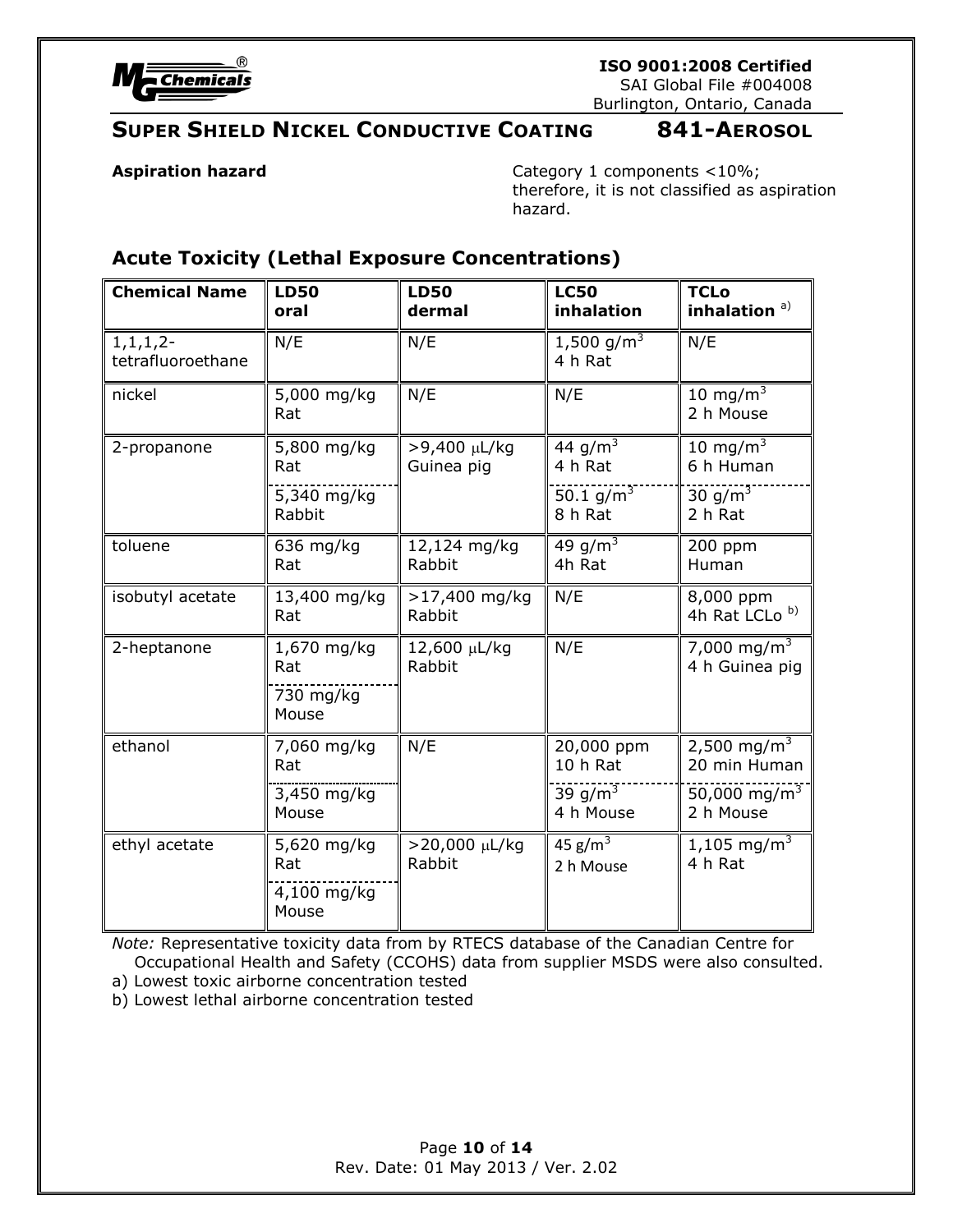

Burlington, Ontario, Canada

# **SUPER SHIELD NICKEL CONDUCTIVE COATING 841-AEROSOL**

### **Section 12: Ecological Information**

### **Acute Ecotoxicity**

### Category 2

*GHS Code: Hazard Statement* H412: Harmful to aquatic life with long lasting effects.

P273: Avoid release to the environment.

### **Chronic Ecotoxicity**

Long lasting effect

### **Biodegradability**

Metallic components are not biodegradable.

 $VOC*$  (EPA, WHIMS, and Europe) =  $10\%$  [118 g/L]

*\*Regulated Volatile Organic Compound Content* 

*Note:* Nickel can be recovered from the waste to reclaim the value of the nickel.

### **Section 13: Disposal Information**

*GHS Code: Disposal Statement*

P501: Dispose of contents in accordance with all local, provincial, state, and federal regulations.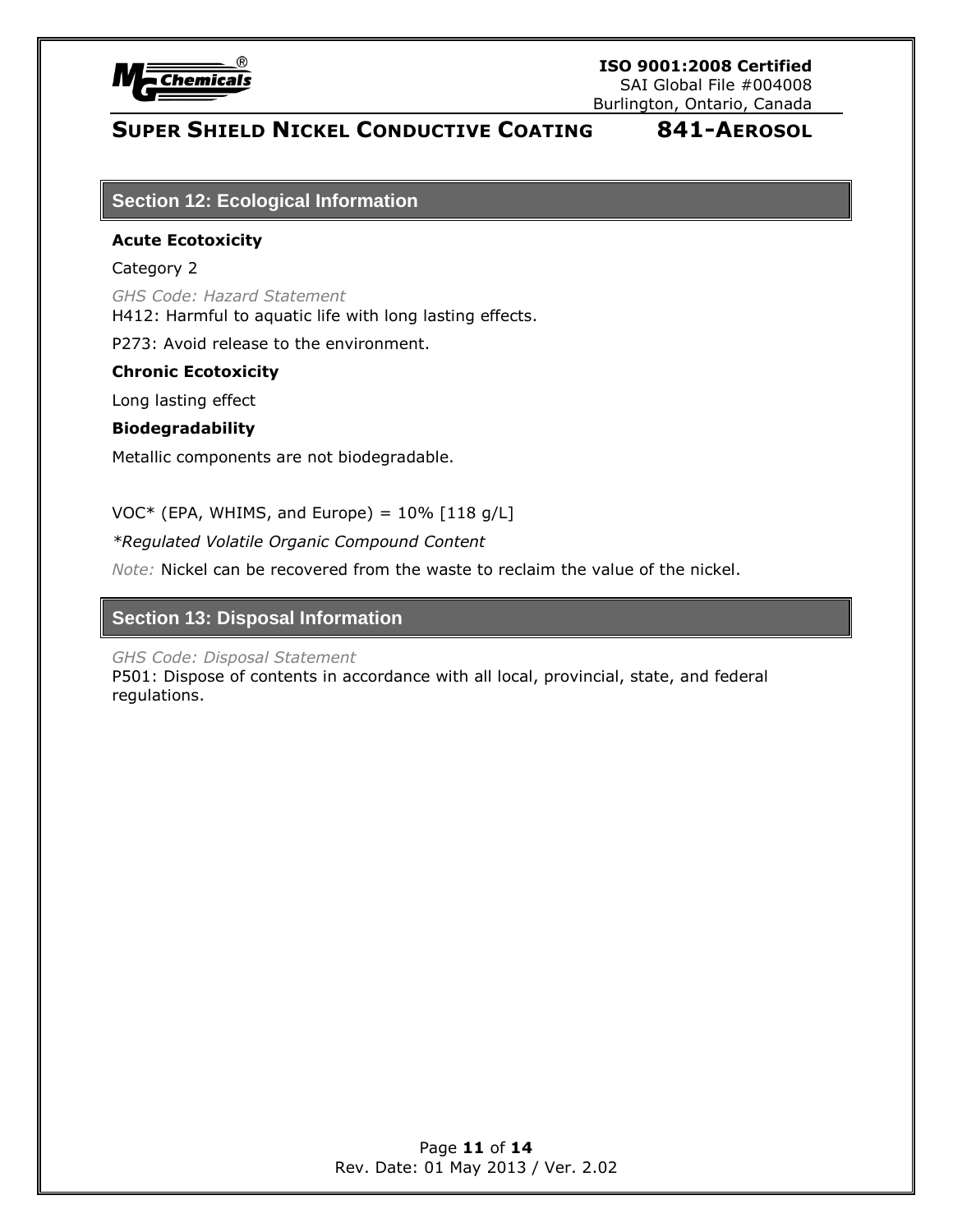

**Section 14: Transport Information**

### **Ground (less than 4 liter size)**

Consumer Commodity; ORM-D

**Recommend Shipper be trained and certified. Refer to TDG regulations** (Canadian Transportation of Dangerous Goods regulations); **USA CFR 49 Regulations** (Parts 100 to 185).

### **Air**

**Shipper must be trained and certified. Refer to IATA Dangerous Goods Regulations.**

**UN number**: UN1950; **Shipping Name:** AEROSOL, flammable; **Class:** 2.1, Flash Point =  $-18$  °C

### **Sea**

### **Shipper must be trained and certified. Refer to IMDG regulations.**

**UN number**: UN1950; **Shipping Name:** AEROSOL, flammable; **Class:** 2.1, Flash Point  $= -18$  °C

### **Section 15: Regulatory Information**

### **Canada**

### **Domestic Substance List (DSL) / Non-Domestic Substance Lists (NDSL)**

All hazardous ingredients are listed on the DSL/NDSL.

### **Health Canada**

Products produced by MG Chemicals intended for retail display conform to the Canadian Consumer Labeling Regulations.

### **Industry and Science Canada**

MG Labels products intended for the workplace to conform to WHMIS labeling regulations. Product identification, net quantity declaration, minimum printing type size heights, and packaging of this product are in compliance.

*Continued on the next page*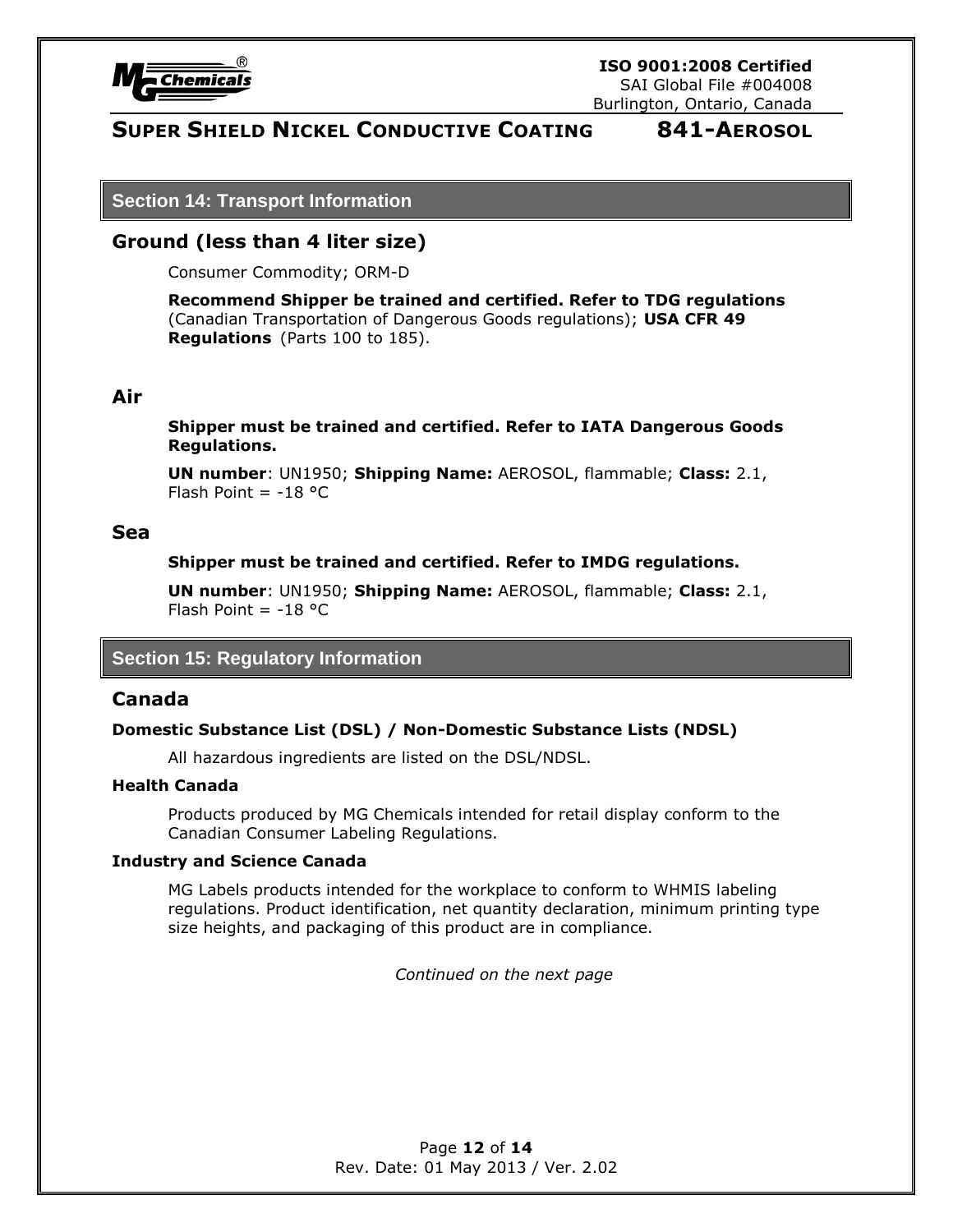

### **USA**

**CAA** (Clean Air Act, USA)

This product does not contain any class 1 ozone depleting substances.

This product does not contain any class 2 ozone depleting substances.

This product contains toluene (CAS# 108-88-3), which is listed as hazardous air pollutants.

**EPCRA** (Emergency Planning and Community Right to Know Act, USA, 40 CFR 372.45)

This product contains toluene (CAS# 108-88-3) and nickel (CAS# 7440-02-0), which are subject to the reporting requirements of section 313 Title III of the SARA of 1986 and 40 CFR part 372.

**TSCA** (Toxic Substances Control Act of 1976, USA)

All substances are TSCA listed.

**California Proposition 65** (Chemicals known to cause cancer or reproductive toxicity, Sept 2, 2011 revision, USA).

This product contains toluene, which is listed as reproductively toxic.

This product contains nickel, which is listed as a carcinogen.

### **Europe**

**RoHS** (Restriction of Hazardous Substance Directive)

This product does not contain any lead, cadmium, mercury, hexavalent chromium, PBB's, or PBDE's, and complies with European RoHS regulations.

**WEEE** (Waste Electrical and Electronic Equipment Directive)

This product is not a piece of electrical or electronics equipment, and is therefore not governed by this regulation.